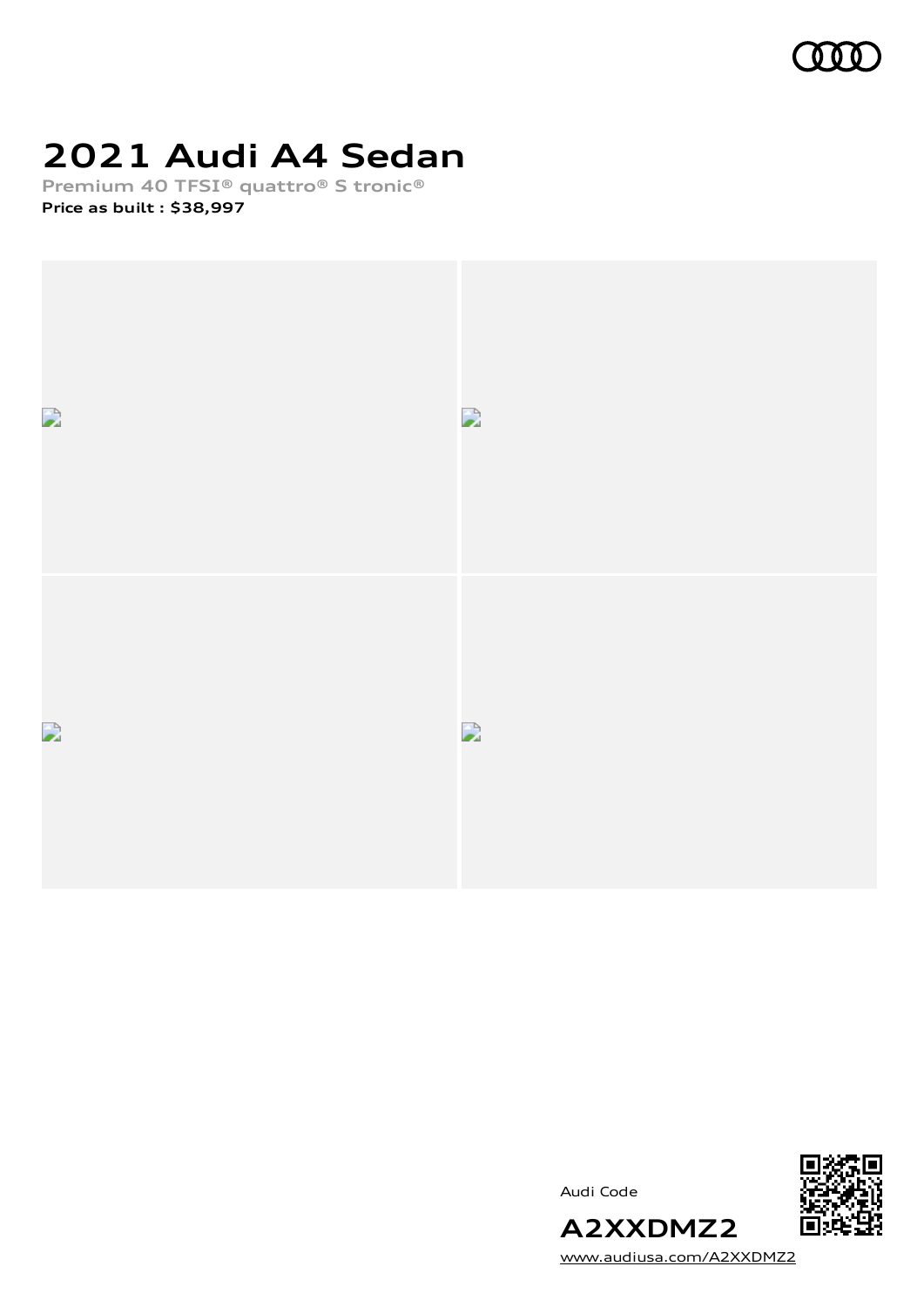## **Summary**

#### **Audi 2021 Audi A4 Sedan** Premium 40 TFSI® quattro® S tronic®

**Price as buil[t](#page-9-0)** \$38,997

#### **Exterior colour**

Mythos Black metallic

#### $\overline{\phantom{a}}$

#### **Further Information**

|                 | N٥           |
|-----------------|--------------|
| Mileage         | 15,973 miles |
| Type of vehicle | Used car     |

**Warranty**

#### **Interior colour**

| Seats     | Black                              |
|-----------|------------------------------------|
| Dashboard | Black                              |
| Carpet    | Black                              |
| Headliner | Black (45 TFSI®) / Gray (40 TFSI®) |

#### **Technical Specifications**

| Engine type                  | 2.0-liter four-cylinder                       |
|------------------------------|-----------------------------------------------|
| stroke                       | Displacement/Bore and 1,984/82.5 x 92.8 cc/mm |
| Max. output                  | 201 HP                                        |
| Torque                       | 236 lb-ft@rpm                                 |
| Top track speed              | 130 mph $1$                                   |
| Acceleration (0 - 60<br>mph) | 6.3 seconds                                   |
| Recommended fuel             | Premium                                       |

#### **Audi Code** A2XXDMZ2

**Your configuration on www.audiusa.com** [www.audiusa.com/A2XXDMZ2](https://www.audiusa.com/A2XXDMZ2)

**Commission number** e38da0450a0e09b0652d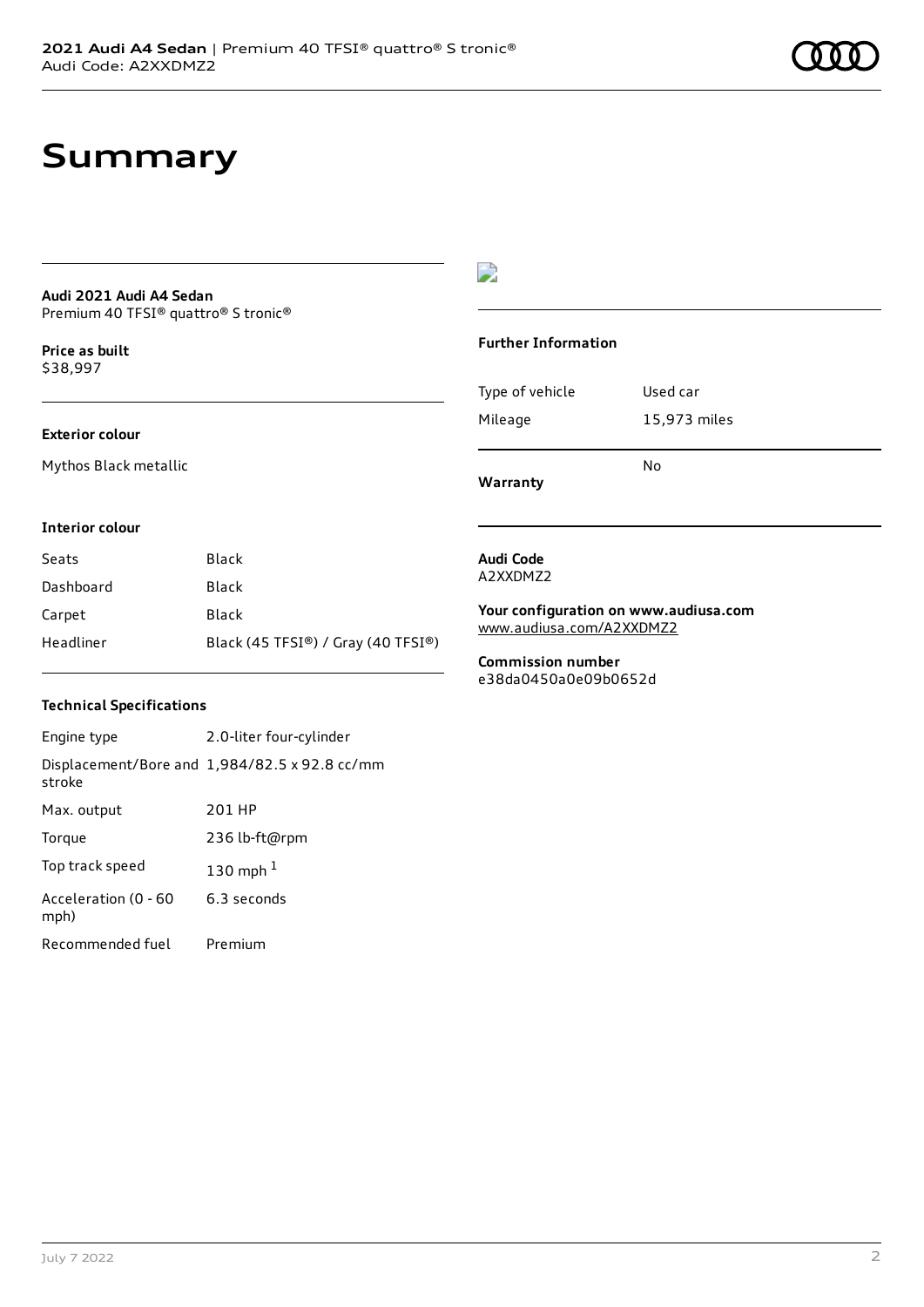# **Equipment**

Mythos Black metallic

Audi advanced key—keyless start, stop and entry with hands-free trunk release

Power-adjustable, auto-dimming, heated exterior side mirrors with memory

18" 10-spoke-dynamic design wheels, bi-color finish

Convenience package

Gray Oak Natural Wood inlays

Parking system plus

SiriusXM® with 90-day All Access trial subscription

Audi pre sense® rear

Audi side assist with Rear cross traffic assist and Vehicle exit warning







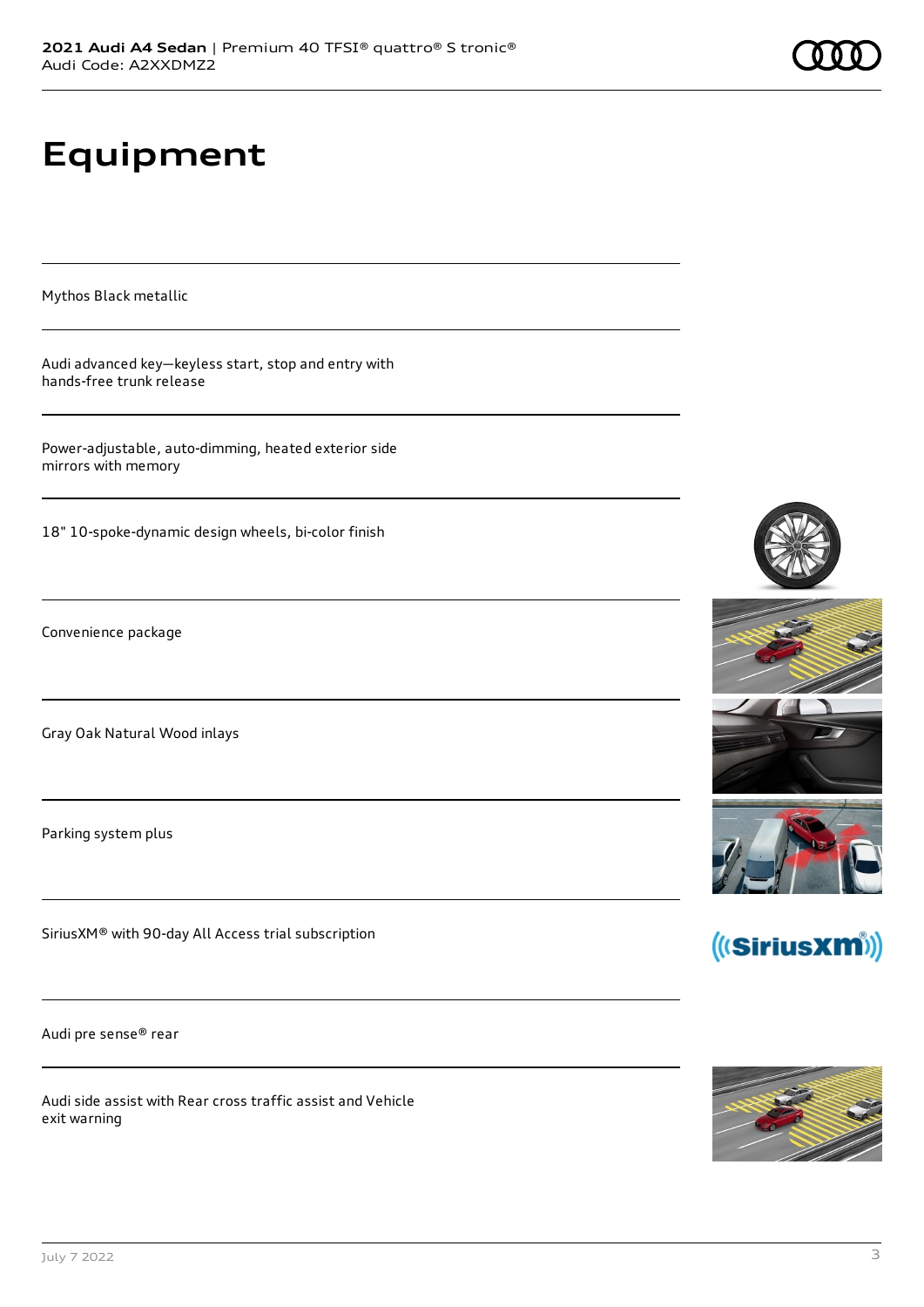# **Standard features**

#### **Safety and Security**

| 4UH             | Driver and front passenger dual-stage<br>airbags                                  |
|-----------------|-----------------------------------------------------------------------------------|
| UH1             | Electromechanical parking brake                                                   |
| 8T <sub>2</sub> | Cruise control system                                                             |
| VC <sub>2</sub> | Garage door opener (Homelink®)                                                    |
| 6Y <sub>2</sub> | Top speed electronically limited to 130 mph                                       |
| 4H <sub>5</sub> | Electronic child locks                                                            |
| OZ7             | Speed-sensitive electromechanical power<br>steering system                        |
| 7K6             | Tire pressure monitoring system (TPMS)                                            |
| 4X3             | Advanced Airbag Protection System                                                 |
| 3B7             | ISOFIX child seat mounting and Top Tether<br>anchorage point for outer rear seats |

#### **Interior** 7M1 Aluminum front door sill inlays 6NJ Light cloth headliner 9AQ Three-zone automatic climate control with digital rear display 4L7 Auto-dimming interior rear view mirror with digital compass and Integrated Toll Module® QQ1 LED interior lighting (entry, footwell, vanity, door handles, console, ambient) 6E3 Folding front center armrest 4E2 Electric tailgate/trunk lid release from inside 5XF Driver and front-passenger extendable sun visors with illuminated vanity mirrors 3NT Split-folding rear seatback (40/20/40) N1F Leather seating surfaces 4A3 Heated front seats

#### **Exterior**

| 0PO   | Dual exhaust outlets                               |
|-------|----------------------------------------------------|
| 1S1   | Tool kit & car jack                                |
| 1 B A | Five-link front and rear independent<br>suspension |
| 8FX   | LED headlights                                     |
| HU9   | 245/40 R18 all-season tires                        |
| 8VM   | LED taillights with dynamic turn signals           |
| 4KC   | Heat-insulating glass for side and rear<br>windows |
| 47B   | Aluminum trim around exterior windows              |
|       |                                                    |

#### **Interior**

QE1 Storage package 3FE Power sunroof

#### **Infotainment and Driver Assistance**

| 6K8 | Audi pre sense® city                                                                           |
|-----|------------------------------------------------------------------------------------------------|
| 2H1 | Audi drive select®                                                                             |
| IU1 | Audi smartphone interface                                                                      |
| IW3 | Audi connect <sup>®</sup> CARE assistance and security<br>services (limited time subscription) |
| KA2 | Rearview camera                                                                                |
| 8G1 | High beam assist                                                                               |
| 9VD | Audi sound system                                                                              |
| 9S7 | Driver information system with 7" color<br>display                                             |
| 613 | Lane departure warning                                                                         |
| 9ZX | Preparation for mobile phone (Bluetooth®)<br>with streaming audio                              |
|     |                                                                                                |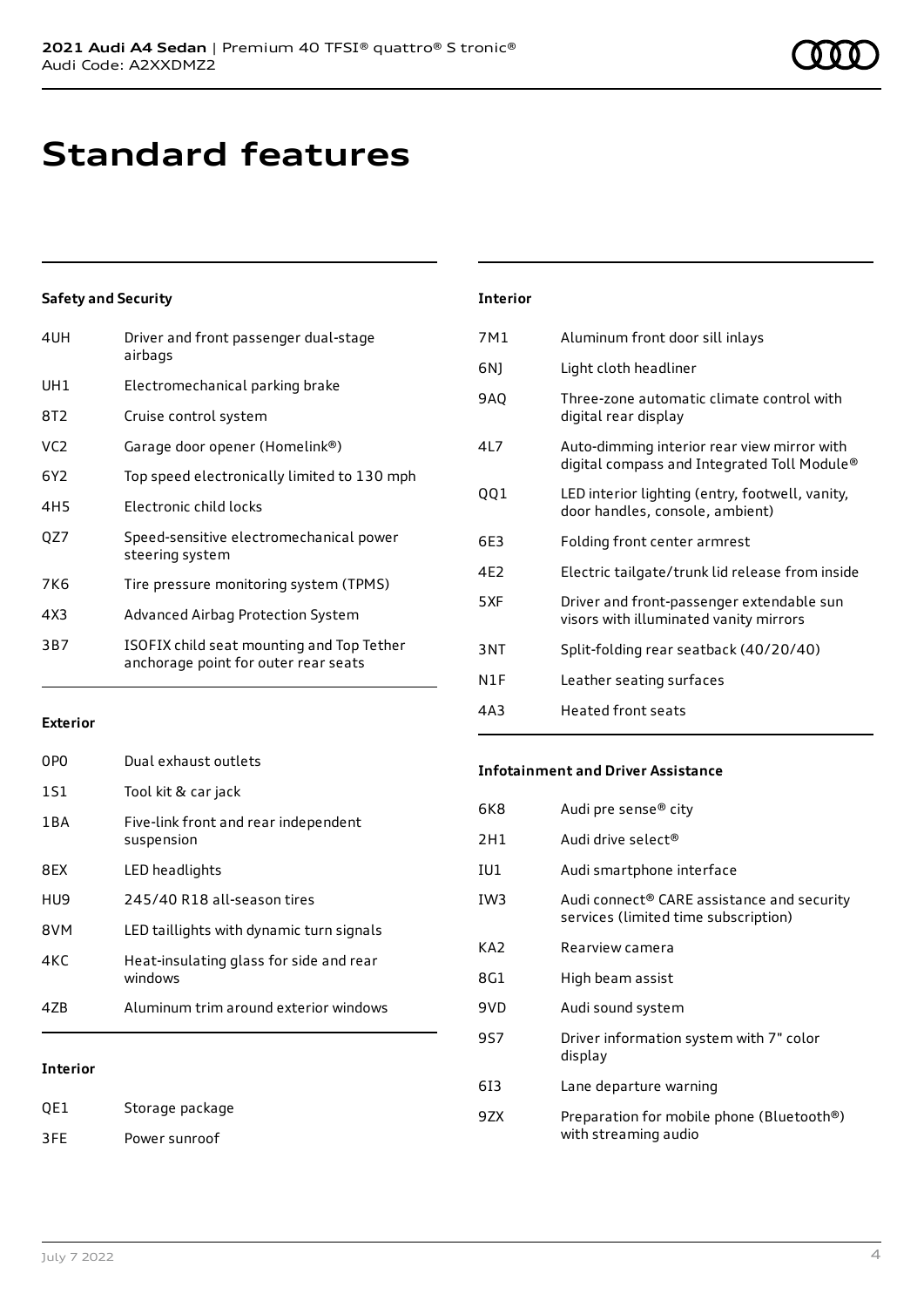## **Dealer remarks**

Your safety is our Top Priority. We are constantly sanitizing our vehicles, offices, showroom, etc. Our delivery drivers will sanitize the vehicle before taking it to you. Drivers will wear a mask & gloves & will re-sanitize the vehicle before exiting. Any remaining paperwork will be carefully handled & delivered to the customer for completion, all while maintaining a safe social distance of no less than 6 feet. If you require additional safeguards, please reach out to our team. 2021 Audi A4 40 Premium quattro ABS brakes, Alarm System w/Motion Sensor, Alloy wheels, Audi Advanced Key, Audi Beam-Rings, Audi Guard All-Weather Floor Mats, Audi Side Assist w/pre sense Rear, Auto-Dimming Exterior Mirrors, Compass, Convenience Package, Electronic Stability Control, Front dual zone A/C, Gray Oak Natural Wood Inlays, Heated door mirrors, Heated Front Bucket Seats, Heated front seats, Heated Steering Wheel, Illuminated entry, Low tire pressure warning, Memory for Driver's Seat, Parking System Plus, Power moonroof, Remote keyless entry, SiriusXM All Access Service, Traction control, Wheels: 18" 10-Spk-Dynamic Design Bi-Color Finish, 10 Speakers, 4-Wheel Disc Brakes, Air Conditioning, AM/FM radio, Anti-whiplash front head restraints, Audi smartphone interface (Apple CarPlay/Android Auto), Auto Highbeam Headlights, Auto-dimming Rear-View mirror, Automatic temperature control, Brake assist, Bumpers: bodycolor, Delay-off headlights, Driver door bin, Driver vanity mirror, Dual front impact airbags, Dual front side impact airbags, Emergency communication system: Audi connect CARE, Exterior Parking Camera Rear, Four wheel independent suspension, Front anti-roll bar, Front Bucket Seats, Front Center Armrest, Front fog lights, Front reading lights, Garage door transmitter: HomeLink, Genuine wood dashboard insert, Genuine wood door panel insert, Knee airbag, Leather Seating Surfaces, Leather Shift Knob, Leather steering wheel, Occupant sensing airbag, Outside temperature display, Overhead airbag, Overhead console, Panic alarm, Passenger door bin, Passenger vanity mirror, Power door mirrors, Power driver seat, Power passenger seat, Power steering, Power windows, Radio data system, Radio: Audi Sound System, Rain sensing wipers, Rear air conditioning, Rear anti-roll bar, Rear fog lights, Rear reading lights, Rear seat center armrest, Rear window defroster, Speed control, Speedsensing steering, Speed-Sensitive Wipers, Split folding rear seat, Steering wheel mounted audio controls, Tachometer, Telescoping steering wheel, Tilt steering wheel, Trip computer, Turn signal indicator mirrors, Variably intermittent wipers, ABS brakes, Alarm System w/Motion Sensor, Alloy wheels, Audi Advanced Key, Audi Beam-Rings, Audi Guard All-Weather Floor Mats, Audi Side Assist w/pre sense Rear, Auto-Dimming Exterior Mirrors, Compass, Convenience Package, Electronic Stability Control, Front dual zone A/C, Gray Oak Natural Wood Inlays, Heated door mirrors, Heated Front Bucket Seats, Heated front seats, Heated Steering Wheel, Illuminated entry, Low tire pressure warning, Memory for Driver's Seat, Parking System Plus, Power moonroof, Remote keyless entry, SiriusXM All Access Service, Traction control, Wheels: 18" 10-Spk-Dynamic Design Bi-Color Finish. 2.0L TFSI quattro Clean CARFAX. Priced below KBB Fair Purchase Price! 24/31 City/Highway MPG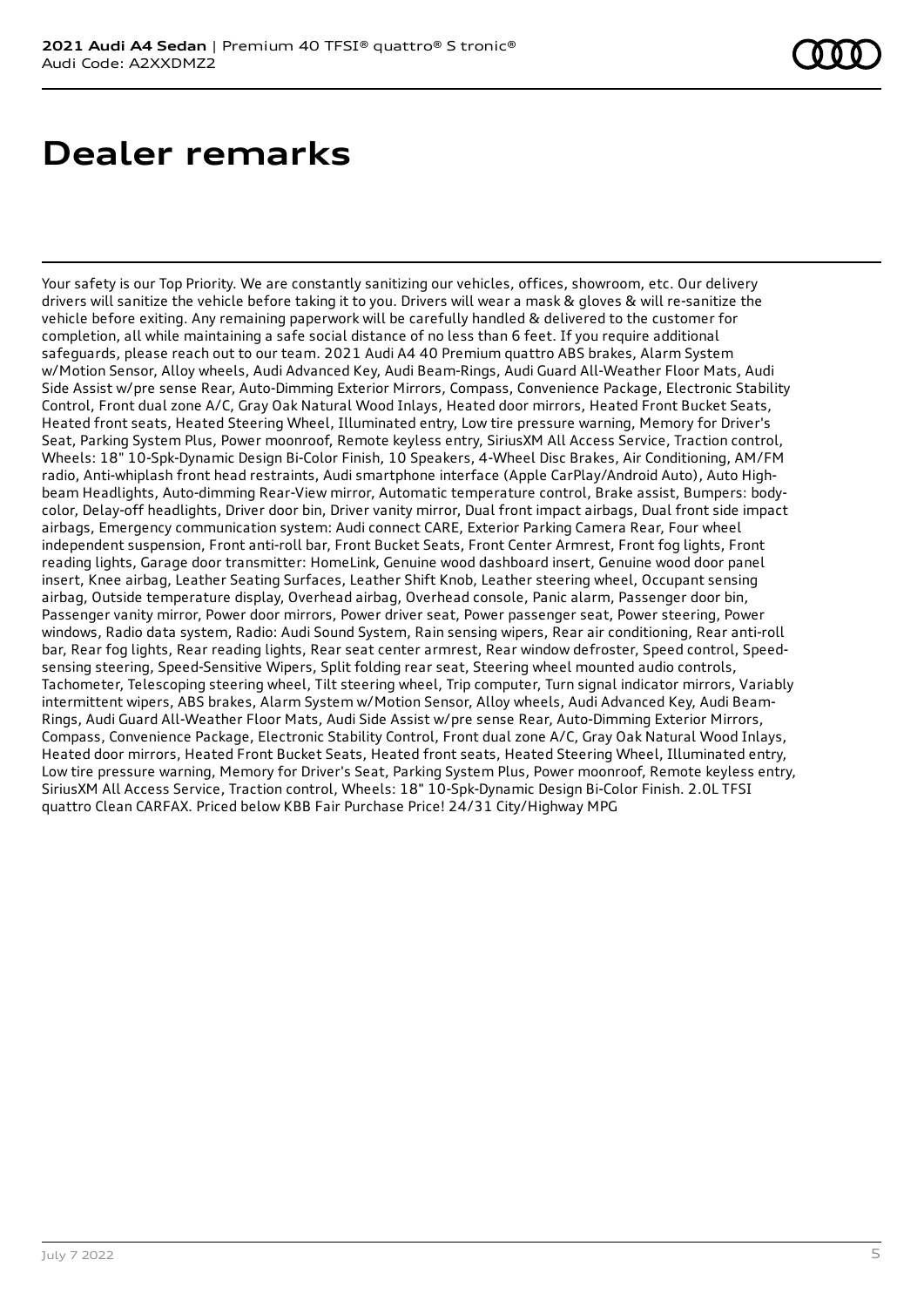# **Technical Specifications**

#### **Engine**

| Engine type                                 | 2.0-liter four-cylinder                       | Front axle           | Five-link independent suspension                             |
|---------------------------------------------|-----------------------------------------------|----------------------|--------------------------------------------------------------|
| Power Level                                 | 40                                            | Rear axle            | Five-link independent suspension                             |
| Max. output                                 | 201 HP                                        |                      |                                                              |
| Displacement                                | 2.0 l                                         | <b>Brake system</b>  |                                                              |
| Torque                                      | 236 lb-ft@rpm                                 | Front brakes         | 12.4 (ventilated disc) in                                    |
| Valvetrain                                  | 16-valve DOHC with Audi valvelift             |                      |                                                              |
| system                                      |                                               | Rear brakes          | 11.8 (solid disc) in                                         |
| Acceleration (0 - 60<br>mph)                | 6.3 seconds                                   | Parking brake        | Electromechanical                                            |
| Engine block                                | Cast-iron                                     | <b>Body</b>          |                                                              |
| Induction/fuel injection Turbocharged/TFSI® |                                               |                      |                                                              |
| Cylinder head                               | Aluminum-alloy                                | Material             | Lightweight construction<br>technology - multi-material body |
| stroke                                      | Displacement/Bore and 1,984/82.5 x 92.8 cc/mm |                      | construction (steel and aluminum<br>composition)             |
| Top track speed <sup>1</sup>                | 130 mph                                       | Corrosion protection | Multi-step anti-corrosion protection                         |

**Suspension**

#### **Driveline**

| Drivetrain type | quattro <sup>®</sup> with ultra technology                    |
|-----------------|---------------------------------------------------------------|
| Transmission    | Seven-speed S tronic <sup>®</sup> dual-clutch<br>transmission |

#### **Warranty | Maintenance**

| Warranty | 4-year/50,000-mile Audi New |
|----------|-----------------------------|
|          | Vehicle Limited Warranty    |

#### **Steering**

| Steering type                              | Speed-sensitive electromechanical<br>power steering system |
|--------------------------------------------|------------------------------------------------------------|
| Turning diameter, curb- 38.1 ft<br>to-curb |                                                            |
| Steering ratio                             | 15.9:1                                                     |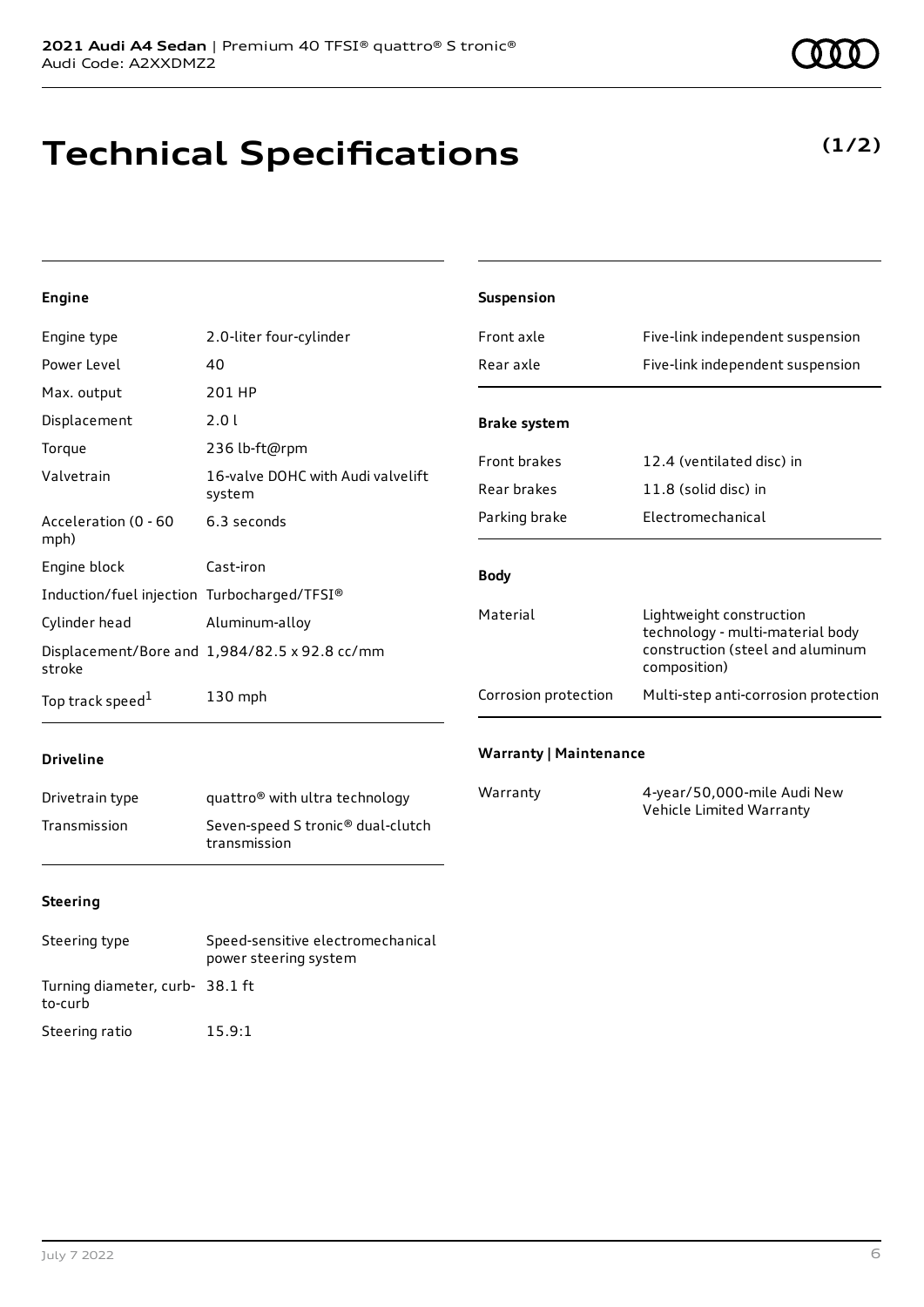# **Technical Specifications**

#### **Exterior Measurements**

| Height                           | 56.2 in   |
|----------------------------------|-----------|
| Overall width without<br>mirrors | 72.7 in   |
| Length                           | 187.5 in  |
| Wheelbase                        | 111.0 in  |
| Drag coefficient                 | $0.28$ Cw |
| Overall width with<br>mirrors    | 79.6 in   |
| Track rear                       | 61.2 in   |
| <b>Track front</b>               | 61.9 in   |
| Curb weight                      | 3.417 lb  |

#### **Interior measurements**

| Seating capacity                          | 5                     |
|-------------------------------------------|-----------------------|
| Shoulder room, rear                       | 54.5 in               |
| Head room with front<br>sunroof           | 37.3 in               |
| Leg room, rear                            | 35.7 in               |
| Shoulder room, front                      | 55.9 in               |
| Head room with rear<br>sunroof            | 37.4 in               |
| Leg room, front                           | 41.3 in               |
| Cargo volume, rear<br>seatbacks up/folded | $12.0/-$ cu ft, cu ft |

**(2/2)**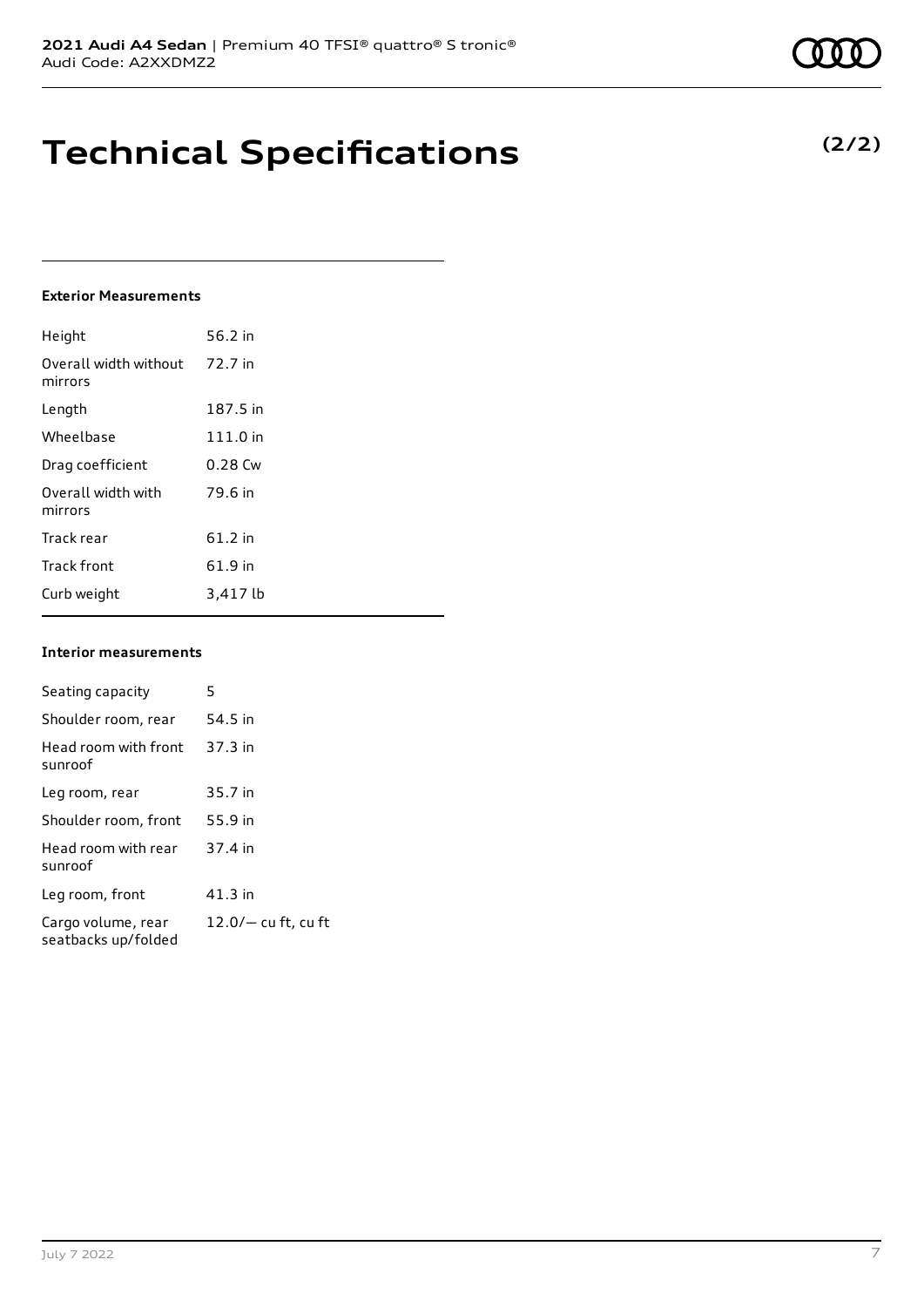### **Consumption- and emission**

#### **Consumption by NEDC**

| urban       | $25$ mpg |
|-------------|----------|
| extra-urban | 34 mpg   |
| combined    | 28 mpg   |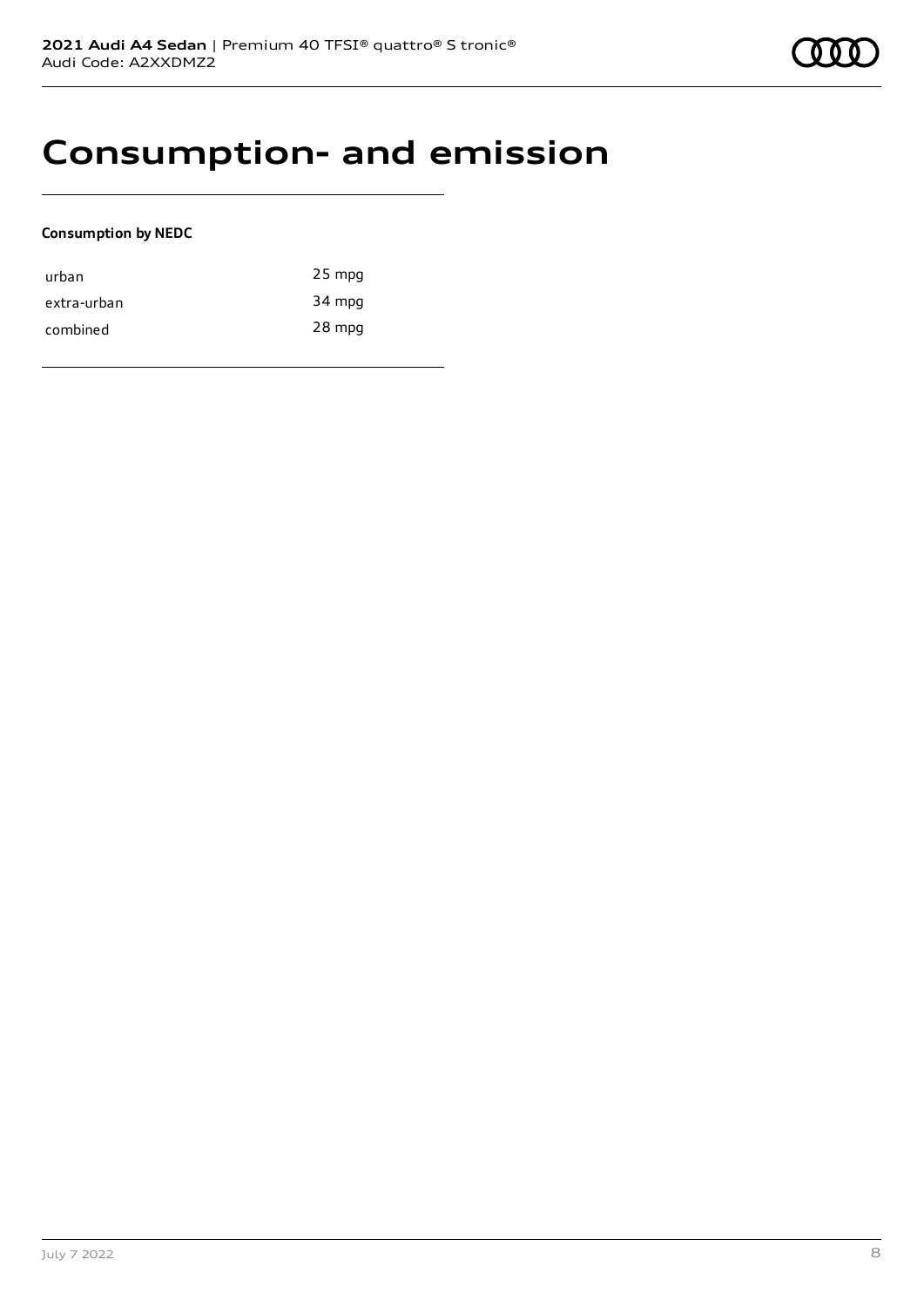

### **Contact**

Dealer **Audi Richfield**

1401 77th St. East 55423 Richfield MN

Phone: 6129612834 FAX: 6128170036

www: [https://www.audirichfield.com](https://www.audirichfield.com/)